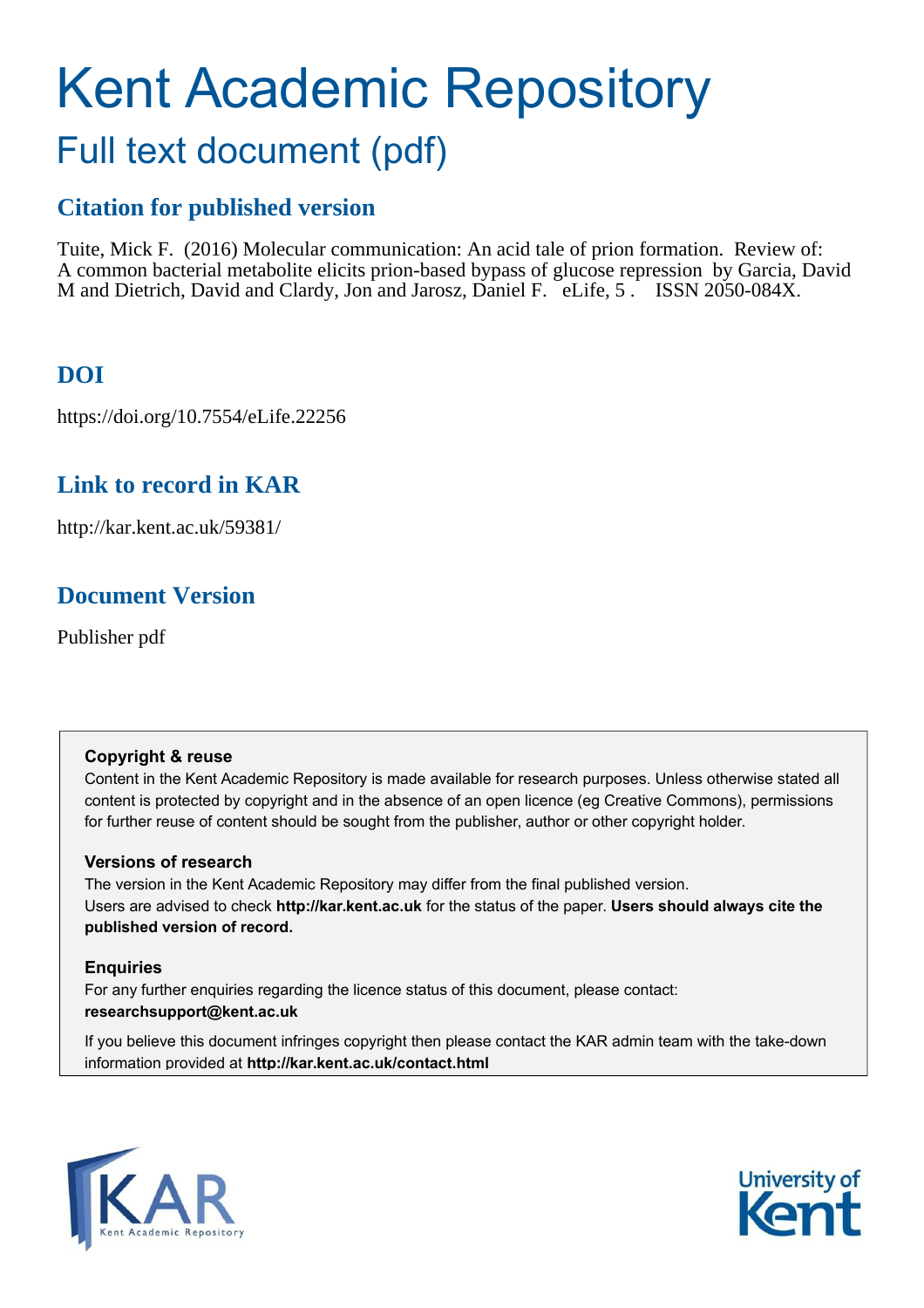

INSIGHT

#### MOLECULAR COMMUNICATION

## An acid tale of prion formation

Some bacteria use lactic acid to communicate with yeast cells.

#### MICK F TUITE

Related research article Garcia DM, Dietrich D, Clardy J, Jarosz DF. 2016. A common bacterial metabolite elicits prionbased bypass of glucose repression. eLife 5: e17978. [doi: 10.7554/eLife.17978](http://dx.doi.org/10.7554/eLife.17978)

The transformation of grape juice into an appetising alcoholic beverage is not as straightforward as one might imagine.<br>The yeast Saccharomyces cerevisiae is responsihe transformation of grape juice into an appetising alcoholic beverage is not as straightforward as one might imagine. ble for fermenting the sugars naturally found in grapes to make ethanol and carbon dioxide. Yet grapes, like many fruits, also contain L-malic acid, which has a sour taste, so the winemaker must trigger a process known as malolactic fermentation to turn the offending L-malic acid into the more palatable and 'softer' tasting L-lactic acid.

A variety of bacteria carry out the malolactic fermentation. Such bacteria may already be present on the skin of the grapes or the winemaker can add them after the alcoholic fermentation has taken place. Oenococcus oeni is the bacterium of choice for winemakers, partly because – unlike many other bacteria that produce lactic acid – it does not inhibit the ability of the yeast to ferment sugars.

Louis Pasteur first noted that lactic acid-producing bacteria are often associated with failed wine fermentations over 140 years ago ([Pas](#page-2-0)[teur, 1873](#page-2-0); Alexandre et al., 2004). Yet, we are only now beginning to understand the complexity of the interplay between these bacteria and yeast during winemaking, thanks largely to the work of the late Susan Lindquist (who died only last month), and Daniel Jarosz, who is now at Stanford University School of Medicine. Now, in eLife, David Garcia of Stanford, David Dietrich and Jon Clardy of Harvard Medical School, and Jarosz report that lactic acid produced by certain bacteria can trigger the formation of the [GAR<sup>+</sup>] prion in fermenting yeast ([Garcia et al.,](#page-2-0) [2016](#page-2-0)).

 $cc$ 

Prions are made when proteins undergo a change in conformation and activity that they can sustain themselves and help other proteins to adopt. This in turn gives rise to a heritable form of the protein (known as the amyloid form) that assembles into clumps. However, unlike other yeast prions, the transmission of  $[GAR^+]$ from cell to cell is not associated with a heritable amyloid. Rather, two other proteins contribute to the formation of the [GAR<sup>+</sup>] prion in yeast cells (Brown and Lindquist, 2009). But what has the  $[GAR^+]$  prion got to do with lactic acid and failed wine fermentations?

The [GAR<sup>+</sup>] prion triggers a remarkable reprogramming of the carbohydrate metabolism in the host cell. By overriding an ancient mechanism that promotes the break down of glucose over other sources of carbon, [GAR<sup>+</sup>] cells are able to metabolise a wide range of other carbon sources, even when glucose is present (Brown and Lindquist, 2009). This is bad news for the winemaker because [GAR<sup>+</sup>] cells generate less ethanol, which aids the growth of lactic acid-producing bacteria (Figure 1).

Earlier studies by Jarosz and Lindquist found that a wide range of bacteria secrete a chemical messenger (with a low molecular weight) that induces the appearance of  $[GAR<sup>+</sup>]$  in several different yeast species ([Jarosz et al., 2014a](#page-2-0), [2014b](#page-2-0)). Since this messenger was resistant to digestion by enzymes, researchers assumed that it was a metabolite. Garcia et al. now report that L-lactic acid can serve as this messenger.

This is not to say that L-lactic acid is the only messenger. Moreover, it is striking that a

Copyright Tuite. This article is distributed under the terms of the [Creative Commons Attribution](http://creativecommons.org/licenses/by/4.0/)

[License](http://creativecommons.org/licenses/by/4.0/), which permits unrestricted use and redistribution provided that the original author and source are credited.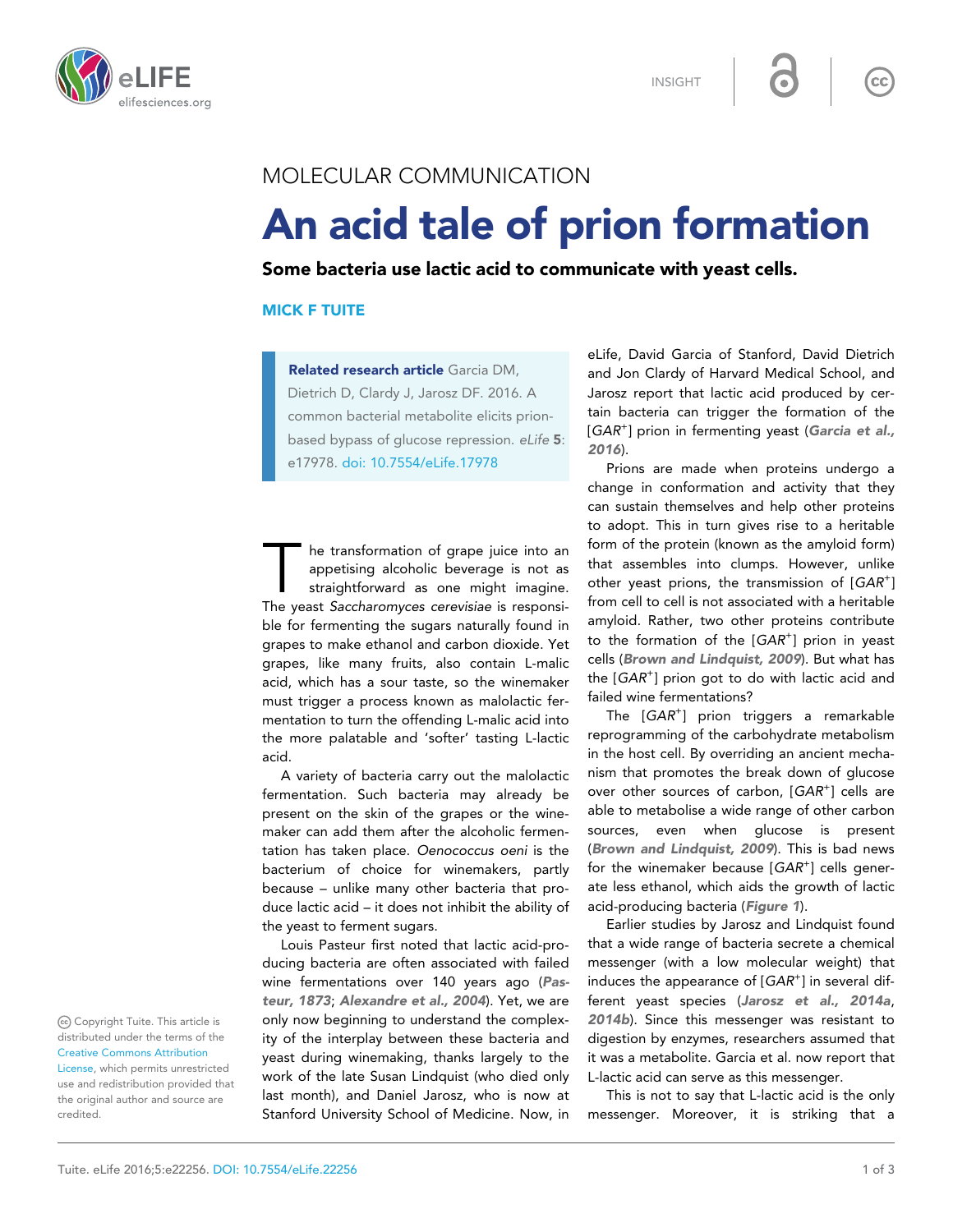<span id="page-2-0"></span>

Figure 1. Certain bacteria communicate with yeast cells via lactic acid. L-malic acid ( $C_4H_6O_5$ ) is a natural component of grapes and other soft fruits, and it is decarboxylated by certain bacteria (red) during malolactic fermentation to produce L-lactic acid ( $C_3H_6O_3$ ) and carbon dioxide (CO<sub>2</sub>). The L-lactic acid can then induce the formation of the [GAR<sup>+</sup>] prion from the [gar<sup>-</sup>] protein in yeast cells (yellow). Cells carrying this prion (dark yellow) produce less ethanol from the fermentation of sugars, which in turn provides an environment in which the bacteria can flourish. Winemakers try to promote the production of ethanol and reduce levels of malic acid.

number of lactic acid-producing bacteria do not induce the [GAR<sup>+</sup>] prion. These include O. oeni (Jarosz et al., 2014b), whose inability to induce the prion may well contribute to its suitability for wine production. It has been known for over 50 years that the interactions between yeast and the bacteria involved in malolactic fermentation depend on the combinations of species present (Fornachon, 1968), and now we better understand why such variation exists.

The physical structure of the  $[GAR^+]$  prion and the method by which lactic acid induces its formation remain to be established. However, the new communication mechanism discovered by Garcia et al. is important because it is beneficial to both yeast and bacteria in their native environments, and because it finally explains an observation first made by Pasteur over 140 years ago.

Mick F Tuite is in the Kent Fungal Group, School of Biosciences, University of Kent, Canterbury, United Kingdom

M.F.Tuite@kent.ac.uk

<http://orcid.org/0000-0002-5214-540X>

Competing interests: The author declares that no competing interests exist.

#### References

Alexandre H, Costello PJ, Remize F, Guzzo J, Guilloux-Benatier M. 2004. Saccharomyces cerevisiae-Oenococcus oeni interactions in wine: current knowledge and perspectives. International Journal of Food Microbiology 93:141–154. [doi: 10.1016/j.](http://dx.doi.org/10.1016/j.ijfoodmicro.2003.10.013) [ijfoodmicro.2003.10.013,](http://dx.doi.org/10.1016/j.ijfoodmicro.2003.10.013) PMID: [15135953](http://www.ncbi.nlm.nih.gov/pubmed/15135953) Brown JC, Lindquist S. 2009. A heritable switch in carbon source utilization driven by an unusual yeast prion. Genes & Development 23:2320–2332. [doi: 10.](http://dx.doi.org/10.1101/gad.1839109) [1101/gad.1839109](http://dx.doi.org/10.1101/gad.1839109), PMID: [19797769](http://www.ncbi.nlm.nih.gov/pubmed/19797769)